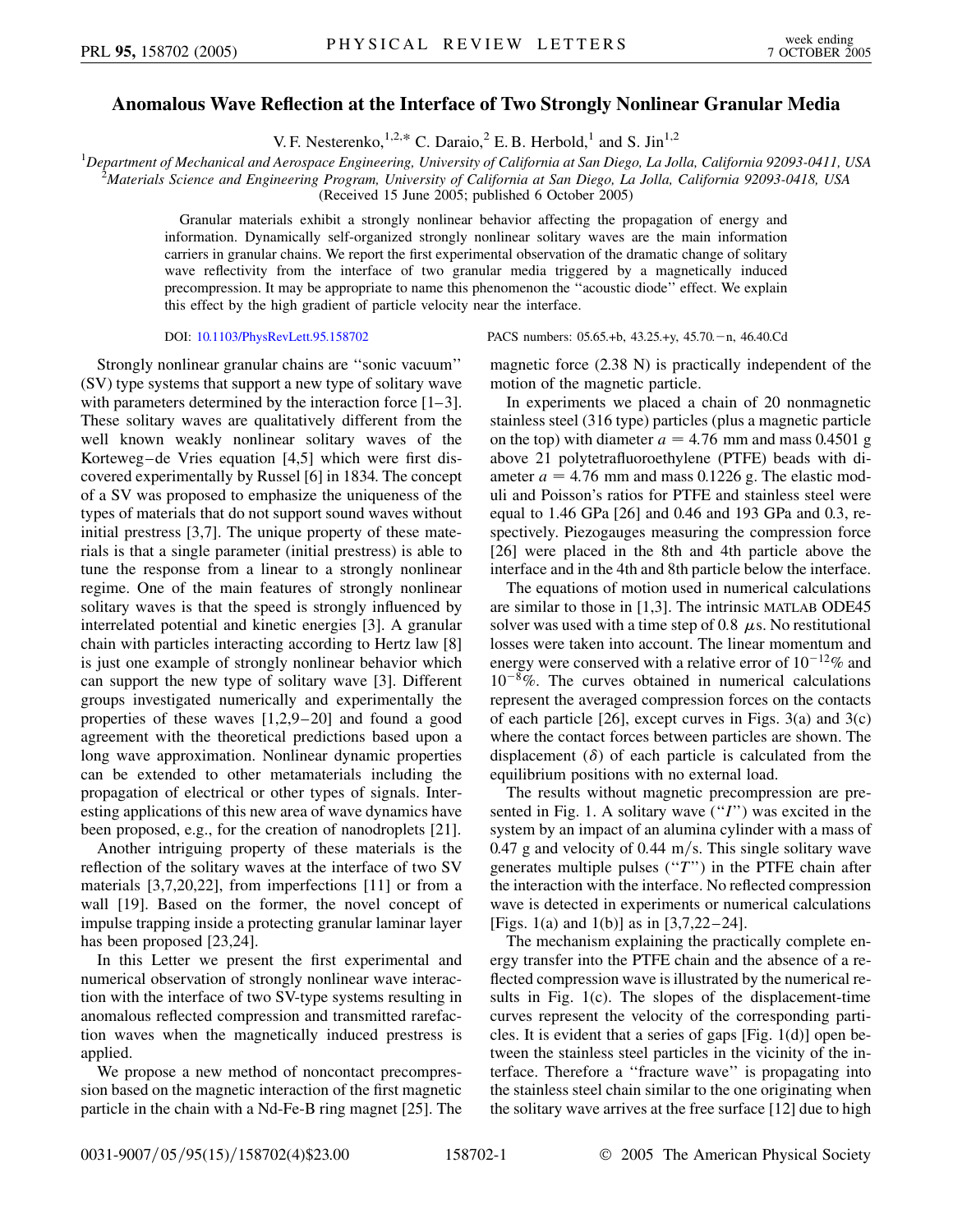

FIG. 1 (color online). Incident pulse (*I*) interaction with the interface of the two SVs composed of 20 stainless steel and 21 PTFE beads. (a) Experimental data. (b) Numerical simulation of (a), vertical scales 1 N (a) and 2 N (b) per division. (c) Displacements  $(\delta)$  of beads adjacent to the interface. (d) The relative positions of particles 600  $\mu$ s after the impact.

gradients of particle velocities. Gap openings are also observed in a 1D granular chain in the process of solitary wave collision, which is related to the generation of secondary solitary waves [14,17,18], and in 2D numerical simulations of the transmission of the static force [27]. Gaps are also related to the subharmonics and noise excitation in the transmission of the acoustic wave in granular media [28].

The gap's opening and closing introduce an entirely new time scale in the system which is determined by the size of the gaps and particle velocities instead of the time of flight determined by particle diameter or length of the chain and signal speed.

The strongly nonlinear particle's interaction results in a high gradient of particle velocity in the incident wave that translates into a high gradient of velocity near the interface with the last stainless steel particle absorbing the main part of the energy. The zero tensile strength of the chain ensures the unidirectional energy transfer to the PTFE chain without sending any tensile wave back to the stainless steel chain. Thus, the observed behavior is due to a double nonlinearity: a strongly nonlinear compression part of the interacting force and a zero tensile strength of the system.

At the moment when the process of energy and linear momentum transmission into the PTFE chain is practically complete, only a very small portion of the impactor's kinetic energy (about 0.16%) is reflected and the second steel particle is rebounding from the interface with a velocity of 0.018 m/s. Without the gravitational precompression this particle rebounds much later with a velocity significantly smaller  $(0.0009 \text{ m/s})$  than in the previous case. This indicates that the reflected energy can be increased with the initial precompression.

The sequence of pulses in the PTFE chain is generated by the decelerating interfacial stainless steel particle, evident from the kinks of decreasing amplitude on the displacement curve of the first PTFE particle in Fig. 1(c).

The application of the magnetically induced precompression resulted in a completely different reflection of the strongly nonlinear pulse from the interface [compare Fig.  $1(a)$  with Fig.  $2(a)$  and Fig.  $1(b)$  with Fig.  $2(b)$ ]. In this case the compression pulse is propagating into the steel chain followed by an oscillatory rarefaction wave [Figs. 2(a) and 2(b)]. The acoustic impedance of the stainless steel chain is about 1 order of magnitude higher than that of the PTFE chain. In the linear approach the incident compression solitary wave should result in a rarefaction wave propagating back from the interface into the stainless steel chain, it is indeed noticeable from the coordinated change of sign of the slope in the displacement curves starting from the 4th stainless steel particle from the interface [Fig. 2(c)]. Additional to the expected reflected rarefaction wave we observed experimentally and numerically anomalous reflected compression waves (*R*) [Figs. 2(a) and 2(b)].

Based on the measurements of compression force inside particles [Fig. 2(a)] the leading reflected pulse in experiments has an amplitude (total contact force  $F_m$  including initial preload  $F_0$ ) of about one half of the amplitude  $F_m$  of the incident wave. The relation between measured compression force inside particles and maximum contact force  $F_m$  is discussed in [26]. It should be noted that the con-



FIG. 2 (color online). Anomalous pulse reflection from magnetically preloaded interface of two sonic vacua in a configuration similar to Fig. 1. (a) Experimental data. (b) Numerical simulation of (a); vertical scales 1 N (a) and 2 N (b) per division. (c) Displacements  $(\delta)$  of the stainless steel and PTFE beads adjacent to the interface related to the beginning of the formation of the rarefaction wave and anomalous reflected compression waves. (d) Relative positions of particles about 200  $\mu$ s after the impact.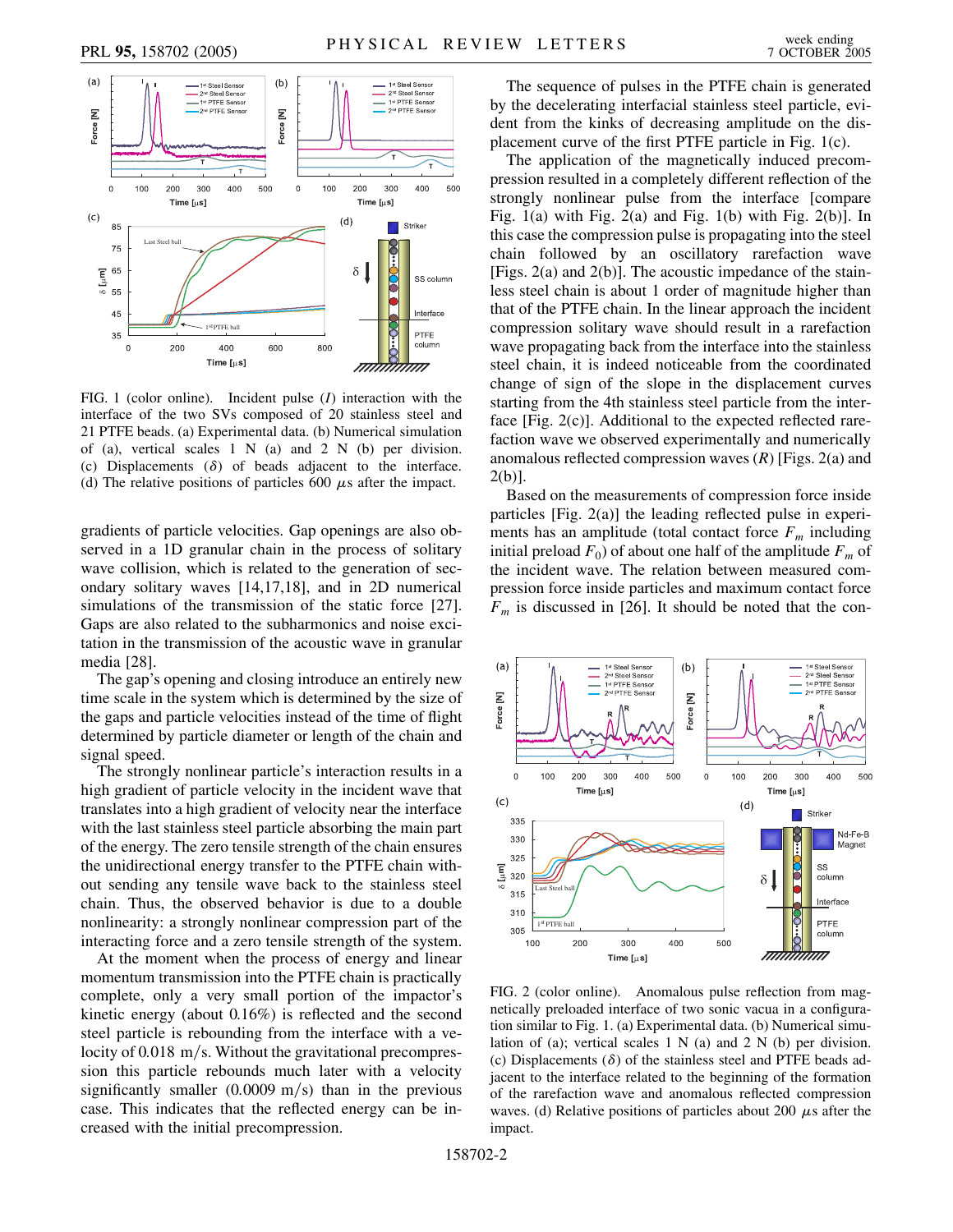tribution of the incident rarefaction wave to the reflected compression wave, based on the acoustic impedance ratio, cannot bring the force above the initial precompression. Also, the leading transmitted (*T*) compression pulse in the PTFE chain is followed by unexpected rarefaction pulses [Figs.  $2(a)$  and  $2(b)$ ].

We may say that a superimposed static precompression on the interface of two sonic vacua made this interface visible based on the reflected signal in contrast to the uncompressed case. A peculiar characteristic of the leading reflected compression wave is related to its delayed time of arrival (about 90  $\mu$ s) at the gauges in experiments and calculations based on the distance from the interface and the speed of the incident and reflected compression pulses [Figs.  $2(a)$  and  $2(b)$ ].

When the leading reflected compression wave is formed, at 500  $\mu$ s after the impact, the energy transferred to the PTFE chain is about 86% of the combined kinetic energy of the striker and the energy supplied by the magnetic force at the early stage of the motion of the first particle (about 25  $\mu$ s). This contrasts with the previous case where almost all of the kinetic energy of the striker (over 99%) was transferred into the PTFE chain. It may be appropriate to name this dramatic change of reflectivity triggered by the initial precompression (zero and 14% reflected energy, respectively) the ''acoustic diode'' effect.

The reflected compression waves were formed mainly by the rebounding motion of the last stainless steel particle due to the resistance of the PTFE beads. This phenomenon is a clear manifestation of the discrete nature of the system and cannot be captured in a continuum approximation similar to the fracture of a chain in the vicinity of impacted end [1,3] or the formation of secondary solitary waves [14,17,18]. The particles in the vicinity of the interface are self organizing into a state close to the original precompressed state [Fig. 2(c)].

As in the previous case [Fig.  $1(c)$ ], the stainless steel interfacial particle serves as the main energy transformer from the stainless steel chain to the PTFE chain [Fig. 2(c)]. Again, a fracture wave follows the rarefaction wave that is propagating from the interface back into the stainless steel chain. In the case of stronger precompression the gaps are closed rather quickly assisting the formation of reflected compression pulses. The opening and closing of gaps introduce a new time scale which is much shorter than in the previous case due to the significantly smaller size of the opened gaps and larger velocities of the particles [compare Figs. 1(c) and 2(c)].

Initial precompression in a counterintuitive manner triggers the generation of a reflected compression wave and does not suppress the process of gaps opening and closing, but instead makes it faster. Their characteristic opening and closing also participate in the process of wave reflection in this case [Figs. 2(c) and 2(d)]. This indicates that the response of the interface between two SVs can be qualitatively tuned by the applied static preloading.

The gap openings between the stainless steel particles in the vicinity of the interface in the investigated setup has a threshold on the amplitude of the incident wave detected in numerical calculations. This threshold amplitude of contact force  $F_m$  is approximately equal to 4.3 N, which is larger than the static preload at the interface 2.473 N. The anomalous reflected compression wave was generated at this amplitude even when no gap openings were detected. This shows that the anomalous reflected compression wave is due to the changing direction of the velocity of the last stainless steel particle.

To identify the possible influence of the incident rarefaction wave on the reflected compression pulse in experiments, the interaction of a single solitary wave (*I*) with similarly preloaded (2.38 N) sonic vacua was simulated. It was formed in a stainless steel chain with a larger number



FIG. 3 (color online). (a) Incident solitary wave (*I*). (b) The forces inside the stainless steel particles corresponding to the positions of the gauges in experiments close to the interface, vertical scale is 2 N per division [compare Fig. 3(b) with Figs. 2(a) and 2(b)]. (c) The reflected rarefaction wave, anomalous compression solitary wave (*R*), and trailing pulses in the stainless steel chain and transmitted compression pulse (*T*) with the rarefaction pulse and oscillatory tail in the PTFE chain. (d) Displacements of the stainless steel beads adjacent to the interface.